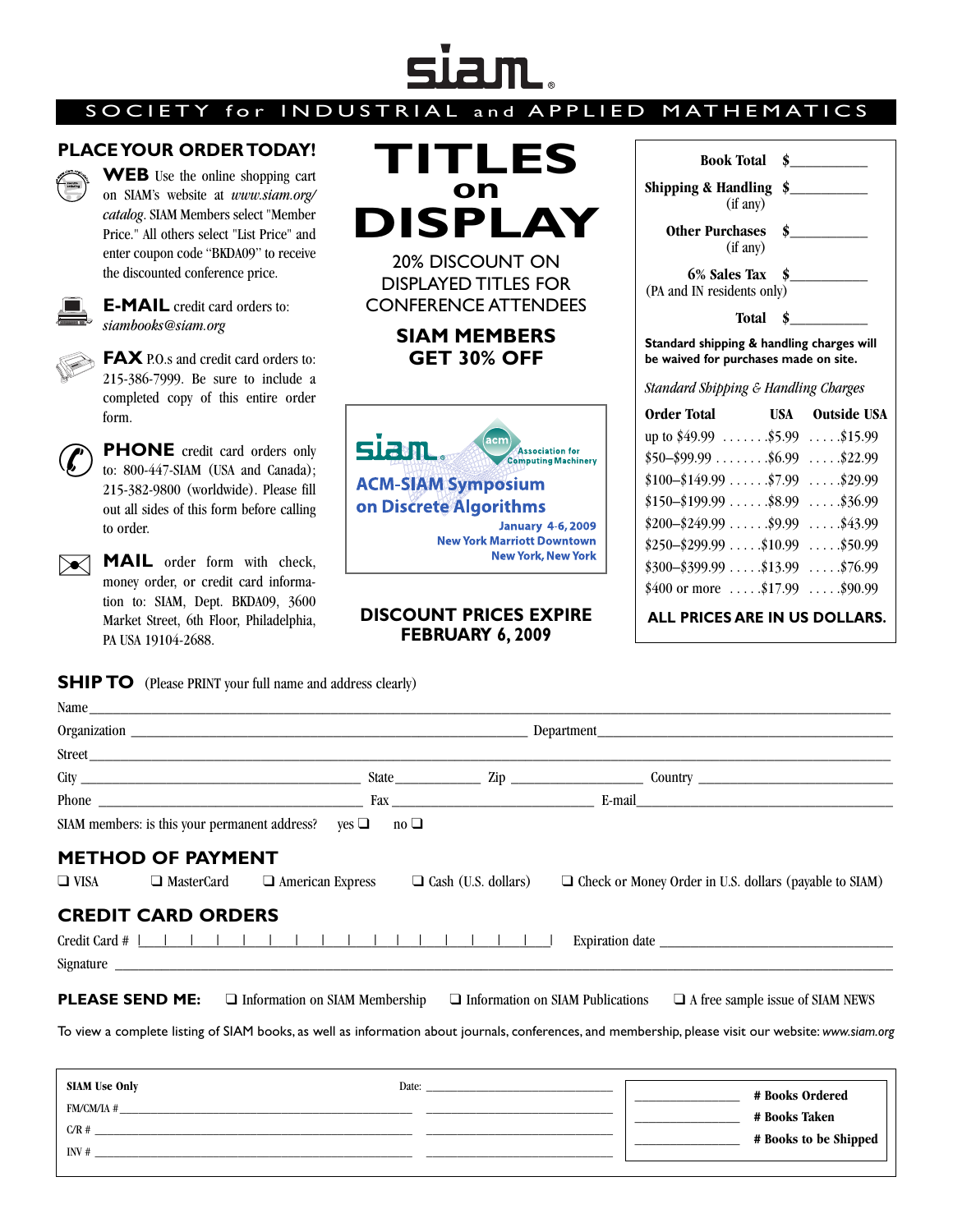| Qty.     | Order<br>Code     | Author(s)            | <b>Title</b>                                                                                                                                           | List<br><b>Price</b> | <b>Attendee Member</b><br><b>Price</b> | <b>Price</b> |
|----------|-------------------|----------------------|--------------------------------------------------------------------------------------------------------------------------------------------------------|----------------------|----------------------------------------|--------------|
|          | <b>FR30</b>       | Achdou & Pironneau   | <b>Computational Methods for Option Pricing</b>                                                                                                        | \$80.00              | \$64.00                                | \$56.00      |
|          | DT <sub>08</sub>  | Anthony              | <b>Discrete Mathematics of Neural Networks:</b><br><b>Selected Topics</b>                                                                              | \$70.50              | \$56.40                                | \$49.35      |
|          | PR126             | Applegate et al      | Proceedings of the Ninth Workshop on Algorithm<br>Engineering and Experiments and the Fourth<br>Workshop on Analytic Algorithmics and<br>Combinatorics | \$129.00             | \$103.20                               | \$90.30      |
|          | CL54              | Arnold et al         | A First Course in Order Statistics                                                                                                                     | \$73.00              | \$58.40                                | \$51.10      |
|          | CL <sub>13</sub>  | Ascher et al         | Numerical Solution of Boundary Value Problems<br>for Ordinary Differential Equations                                                                   | \$65.00              | \$52.00                                | \$45.50      |
| .        | MP06              | Attouch et al        | Variational Analysis in Sobolev and BV Spaces:<br>Applications to PDEs and Optimization                                                                | \$140.00             | \$112.00                               | \$98.00      |
|          | MP <sub>02</sub>  | Ben-Tal & Nemirovski | Lectures on Modern Convex Optimization:<br>Analysis, Algorithms, and Engineering<br>Applications                                                       | \$121.50             | \$97.20                                | \$85.05      |
|          | <b>SE17</b>       | Berry & Browne       | <b>Understanding Search Engines: Mathematical</b><br>Modeling and Text Retrieval, Second Edition                                                       | \$35.00              | \$28.00                                | \$24.50      |
|          | <b>DC10</b>       | Bhaya & Kaszkurewicz | Control Perspectives on Numerical Algorithms<br>and Matrix Problems                                                                                    | \$97.00              | \$77.60                                | \$67.90      |
| -------- | DT03              | Brandstädt et al     | Graph Classes: A Survey                                                                                                                                | \$99.00              | \$79.20                                | \$69.30      |
| -------- | PR118             | Buchsbaum            | Proceedings of the Sixteenth Annual ACM-SIAM<br>Symposium on Discrete Algorithms                                                                       | \$125.00             | \$100.00                               | \$87.50      |
| -------- | CL <sub>56</sub>  | Campbell & Meyer     | Generalized Inverses of Linear Transformations                                                                                                         | \$68.00              | \$54.40                                | \$47.60      |
| -------- | <b>FA05</b>       | Chan & Jin           | An Introduction to Iterative Toeplitz Solvers                                                                                                          | \$67.00              | \$53.60                                | \$46.90      |
|          | MM01              | Chui                 | Wavelets: A Mathematical Tool for Signal<br>Analysis                                                                                                   | \$60.00              | \$48.00                                | \$42.00      |
|          | CL <sub>05</sub>  | Clarke               | Optimization and Nonsmooth Analysis                                                                                                                    | \$59.00              | \$47.20                                | \$41.30      |
|          | MP01              | Conn et al           | <b>Trust-Region Methods</b>                                                                                                                            | \$146.50             | \$117.20                               | \$102.55     |
|          | MP <sub>08</sub>  | Conn et al           | Introduction to Derivative-Free Optimization                                                                                                           | \$73.00              | \$58.40                                | \$51.10      |
|          | CB74              | Cornuéjols           | Combinatorial Optimization: Packing and<br>Covering                                                                                                    | \$52.50              | \$42.00                                | \$36.75      |
|          | DT07              | Creignou et al       | <b>Complexity Classifications of Boolean Constraint</b><br><b>Satisfaction Problems</b>                                                                | \$67.50              | \$54.00                                | \$47.25      |
|          | OT <sub>103</sub> | Dahlquist & Björck   | Numerical Methods in Scientific Computing,<br>Volume I                                                                                                 | \$109.00             | \$87.20                                | \$76.30      |
|          | CB <sub>61</sub>  | Daubechies           | Ten Lectures on Wavelets                                                                                                                               | \$73.50              | \$58.80                                | \$51.45      |
|          | <b>FA02</b>       | Davis                | Direct Methods for Sparse Linear Systems                                                                                                               | \$65.00              | \$52.00                                | \$45.50      |
|          | <b>MM12</b>       | de Vries et al       | A Course in Mathematical Biology: Quantitative<br>Modeling with Mathematical and Computational<br>Methods                                              | \$69.00              | \$55.20                                | \$48.30      |
|          | OT <sub>56</sub>  | Demmel               | Applied Numerical Linear Algebra                                                                                                                       | \$72.00              | \$57.60                                | \$50.40      |
|          | DT01              | di Cortona et al     | Evaluation and Optimization of Electoral Systems                                                                                                       | \$77.50              | \$62.00                                | \$54.25      |
|          | DT11              | Dömösi & Nehaniv     | Algebraic Theory of Automata Networks:<br>An Introduction                                                                                              | \$111.50             | \$89.20                                | \$78.05      |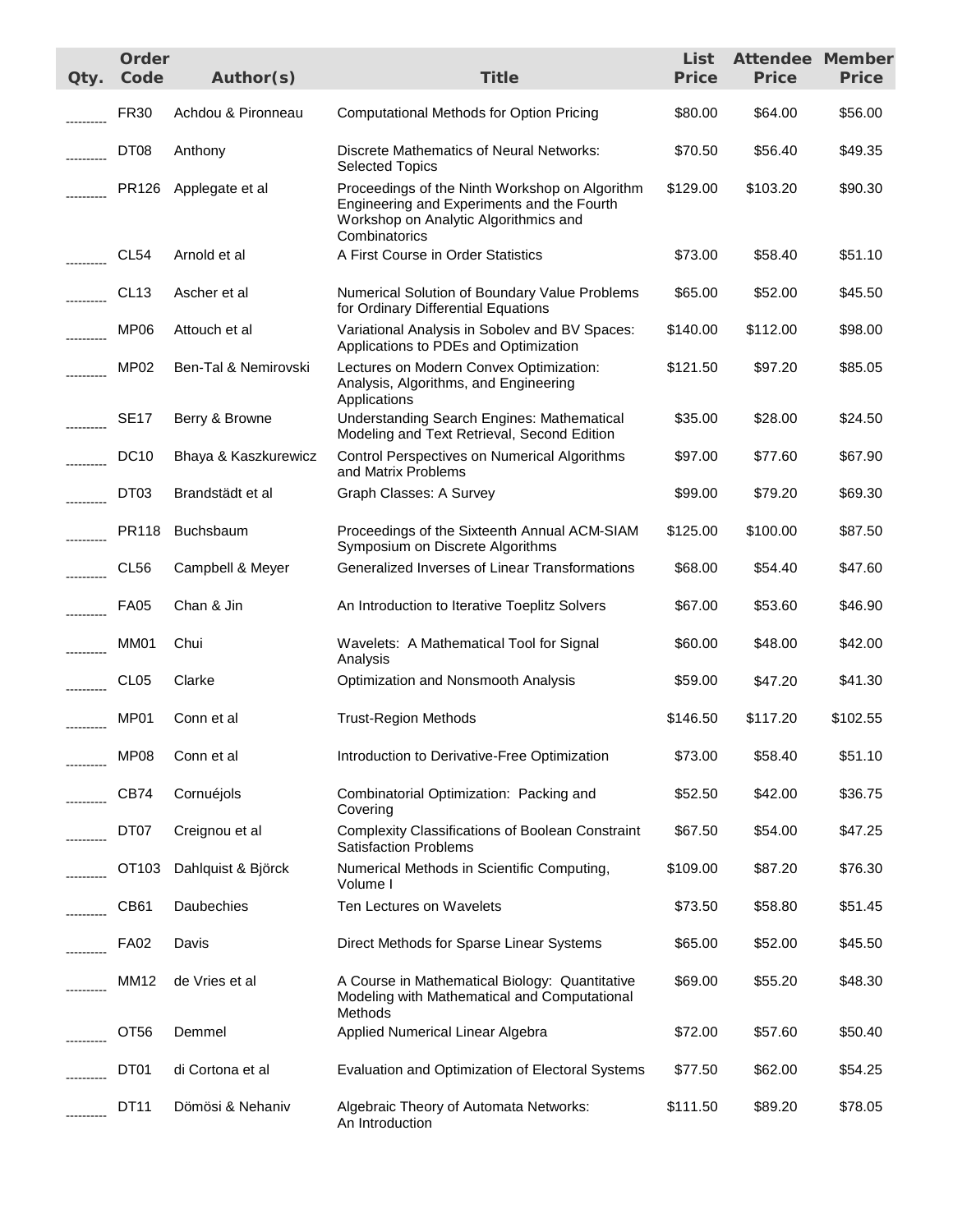| Qty.       | Order<br>Code    | Author(s)                | <b>Title</b>                                                                                            | List<br><b>Price</b> | <b>Attendee Member</b><br><b>Price</b> | <b>Price</b> |
|------------|------------------|--------------------------|---------------------------------------------------------------------------------------------------------|----------------------|----------------------------------------|--------------|
|            | CL46             | Edelstein-Keshet         | Mathematical Models in Biology                                                                          | \$54.50              | \$43.60                                | \$38.15      |
|            | CB38             | Efron                    | The Jackknife, the Bootstrap, and Other<br><b>Resampling Plans</b>                                      | \$41.50              | \$33.20                                | \$29.05      |
|            | <b>SE18</b>      | Einarsson                | Accuracy and Reliability in Scientific Computing                                                        | \$64.00              | \$51.20                                | \$44.80      |
|            | CL <sub>28</sub> | Ekeland & Témam          | Convex Analysis and Variational Problems                                                                | \$63.50              | \$50.80                                | \$44.45      |
|            | FA04             | Eldén                    | Matrix Methods in Data Mining and Pattern<br>Recognition                                                | \$69.00              | \$55.20                                | \$48.30      |
|            |                  | OT102 Epstein            | Introduction to the Mathematics of Medical<br>Imaging, Second Edition                                   | \$99.00              | \$79.20                                | \$69.30      |
|            | MP07             | Ferris et al             | Linear Programming with MATLAB                                                                          | \$45.00              | \$36.00                                | \$31.50      |
|            | OT107 Fraser     |                          | Hidden Markov Models and Dynamical Systems                                                              | \$55.00              | \$44.00                                | \$38.50      |
|            |                  | PR125 Gabow              | Proceedings of the Eighteenth Annual ACM-<br>SIAM Symposium on Discrete Algorithms                      | \$160.00             | \$128.00                               | \$112.00     |
|            | <b>SA20</b>      | Gan et al                | Data Clustering: Theory, Algorithms, and<br>Applications                                                | \$114.00             | \$91.20                                | \$79.80      |
|            | OT <sub>99</sub> | Gil et al                | Numerical Methods for Special Functions                                                                 | \$99.00              | \$79.20                                | \$69.30      |
|            | OT97             | Gockenbach               | Understanding and Implementing the Finite<br><b>Element Method</b>                                      | \$87.00              | \$69.60                                | \$60.90      |
|            | OT100 Gran       |                          | Numerical Computing with Simulink, Volume I:<br><b>Creating Simulations</b>                             | \$81.00              | \$64.80                                | \$56.70      |
|            |                  | OT105 Griewank & Walther | Evaluating Derivatives: Principles and<br>Techniques of Algorithmic Differentiation,<br>Second Edition  | \$73.50              | \$58.80                                | \$51.45      |
|            | OT <sub>55</sub> | Griffiths & Higham       | Learning LATEX                                                                                          | \$29.00              | \$23.20                                | \$20.30      |
|            |                  | OT108 Griva et al        | Linear and Nonlinear Optimization, Second<br>Edition                                                    | \$95.00              | \$76.00                                | \$66.50      |
| ---------- | MP04             | Grötschel                | The Sharpest Cut: The Impact of Manfred<br>Padberg and His Work                                         | \$106.00             | \$84.80                                | \$74.20      |
|            | <b>CL21</b>      | Haberman                 | Mathematical Models: Mechanical Vibrations,<br>Population Dynamics, and Traffic Flow                    | \$62.00              | \$49.60                                | \$43.40      |
|            | <b>FA03</b>      | Hansen et al             | Deblurring Images: Matrices, Spectra, and<br>Filtering                                                  | \$63.00              | \$50.40                                | \$44.10      |
|            | MM04             | Hansen                   | Rank-Deficient & Discrete III-Posed Problems:<br>Numerical Aspects of Linear Inversion                  | \$69.50              | \$55.60                                | \$48.65      |
|            | <b>DC13</b>      | Hanson                   | Applied Stochastic Processes and Control for<br>Jump-Diffusions: Modeling, Analysis, and<br>Computation | \$104.00             | \$83.20                                | \$72.80      |
|            | SE <sub>20</sub> | Heroux et al             | Parallel Processing for Scientific Computing                                                            | \$90.00              | \$72.00                                | \$63.00      |
|            | OT104            | Higham                   | Functions of Matrices: Theory and Computation                                                           | \$59.00              | \$47.20                                | \$41.30      |
|            | OT <sub>63</sub> | Higham                   | Handbook of Writing for the Mathematical<br>Sciences, Second Edition                                    | \$53.00              | \$42.40                                | \$37.10      |
|            | OT <sub>80</sub> | Higham                   | Accuracy and Stability of Numerical Algorithms,<br>Second Edition                                       | \$74.00              | \$59.20                                | \$51.80      |
| ---------- | OT <sub>92</sub> | Higham & Higham          | MATLAB Guide, Second Edition                                                                            | \$47.00              | \$37.60                                | \$32.90      |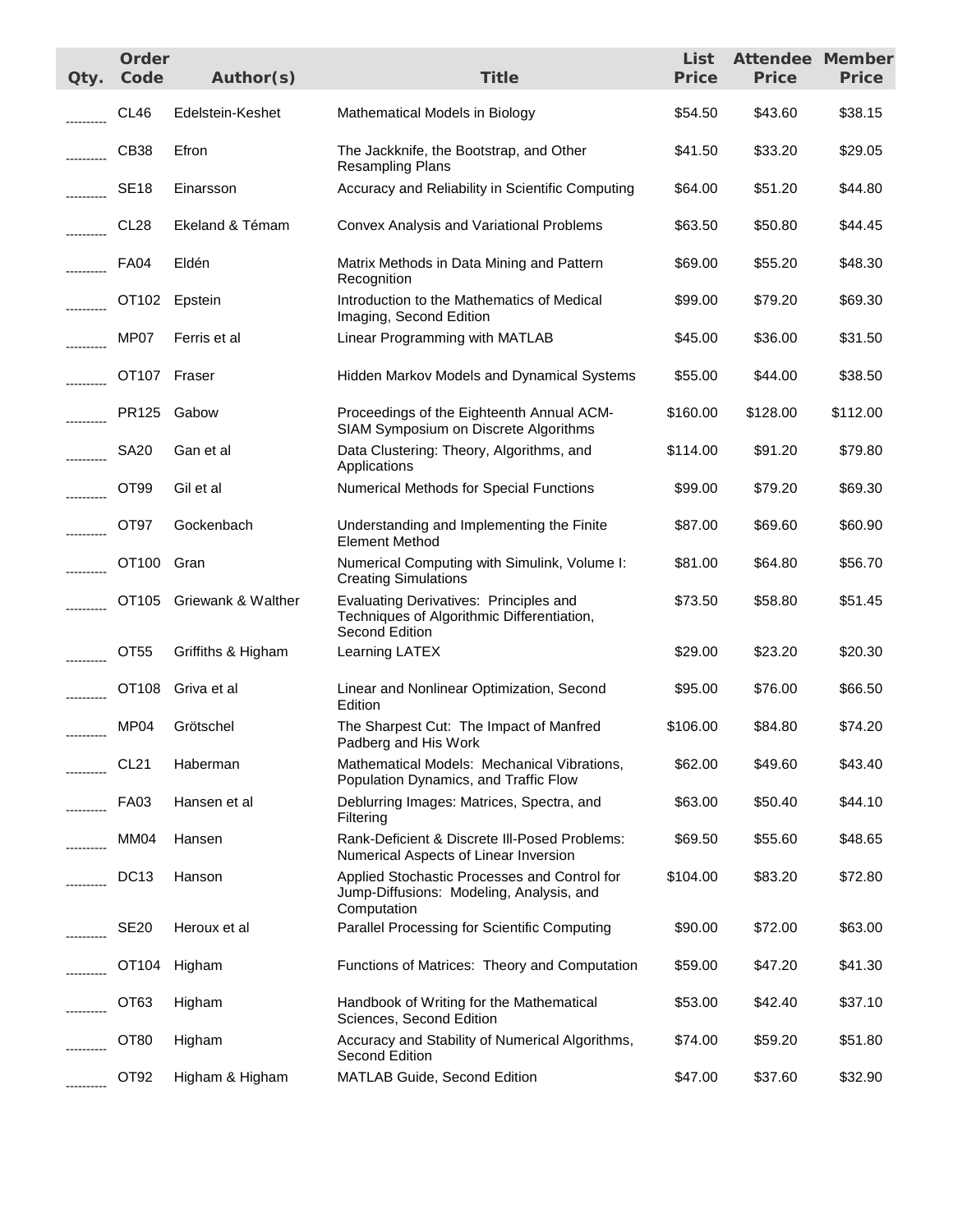| Qty.       | Order<br>Code    | Author(s)         | <b>Title</b>                                                                                                                                | List<br><b>Price</b> | <b>Attendee Member</b><br><b>Price</b> | <b>Price</b> |
|------------|------------------|-------------------|---------------------------------------------------------------------------------------------------------------------------------------------|----------------------|----------------------------------------|--------------|
|            | DC <sub>08</sub> | Huang             | Nonlinear Output Regulation: Theory and<br>Applications                                                                                     | \$83.50              | \$66.80                                | \$58.45      |
|            | DT <sub>06</sub> | Hubert et al      | Combinatorial Data Analysis: Optimization by<br>Dynamic Programming                                                                         | \$74.00              | \$59.20                                | \$51.80      |
|            | SA <sub>19</sub> | Hubert et al      | The Structural Representation of Proximity<br>Matrices with MATLAB                                                                          | \$79.00              | \$63.20                                | \$55.30      |
|            | <b>DC15</b>      | Ito & Kunisch     | Lagrange Multiplier Approach to Variational<br>Problems and Applications                                                                    | \$99.00              | \$79.20                                | \$69.30      |
|            | OT <sub>69</sub> | Jaffard et al     | Wavelets: Tools for Science & Technology                                                                                                    | \$76.00              | \$60.80                                | \$53.20      |
|            | <b>FA01</b>      | Kelley            | Solving Nonlinear Equations with Newton's<br>Method                                                                                         | \$46.50              | \$37.20                                | \$32.55      |
|            | CL <sub>18</sub> | Lanczos           | <b>Linear Differential Operators</b>                                                                                                        | \$77.50              | \$62.00                                | \$54.25      |
|            | OT98             | LeVeque           | Finite Difference Methods for Ordinary and<br>Partial Differential Equations: Steady-State and<br><b>Time-Dependent Problems</b>            | \$63.00              | \$50.40                                | \$44.10      |
|            | CB50             | Lovász            | An Algorithmic Theory of Numbers, Graphs and<br>Convexity                                                                                   | \$37.00              | \$29.60                                | \$25.90      |
| .          | <b>CL10</b>      | Mangasarian       | Nonlinear Programming                                                                                                                       | \$51.50              | \$41.20                                | \$36.05      |
|            | DT02             | McKee & McMorris  | Topics in Intersection Graph Theory                                                                                                         | \$80.50              | \$64.40                                | \$56.35      |
|            | OT71             | Meyer             | Matrix Analysis and Applied Linear Algebra                                                                                                  | \$92.50              | \$74.00                                | \$64.75      |
| ---------- | OT87             | Moler             | Numerical Computing with MATLAB                                                                                                             | \$46.50              | \$37.20                                | \$32.55      |
| ---------- |                  | OT110 Moore et al | Introduction to Interval Analysis                                                                                                           | \$72.00              | \$57.60                                | \$50.40      |
| ---------- | PR114 Munro      |                   | Proceedings of the Fifteenth Annual ACM-SIAM<br>Symposium on Discrete Algorithms                                                            | \$134.00             | \$107.20                               | \$93.80      |
|            |                  | PR129 Munro et al | Proceedings of the 10th Workshop on Algorithm<br>Engineering and Experiments and 4th Workshop<br>on Analytic Algorithmics and Combinatorics | \$135.00             | \$108.00                               | \$94.50      |
|            | DT <sub>10</sub> | Murota            | Discrete Convex Analysis                                                                                                                    | \$127.50             | \$102.00                               | \$89.25      |
|            | OT109            | O'Leary           | Scientific Computing with Case Studies                                                                                                      | \$92.00              | \$73.60                                | \$64.40      |
|            | OT76             | Overton           | Numerical Computing with IEEE Floating Point<br>Arithmetic                                                                                  | \$52.50              | \$42.00                                | \$36.75      |
|            | DT <sub>05</sub> | Peleg             | Distributed Computing: A Locality-Sensitive<br>Approach                                                                                     | \$130.50             | \$104.40                               | \$91.35      |
|            | MP03             | Renegar           | A Mathematical View of Interior-Point Methods in<br>Convex Optimization                                                                     | \$47.00              | \$37.60                                | \$32.90      |
|            | CB70             | Rheinboldt        | Methods for Solving Systems of Nonlinear<br>Equations, Second Edition                                                                       | \$53.00              | \$42.40                                | \$37.10      |
|            | MM15             | Roberts           | <b>Elementary Calculus of Financial Mathematics</b>                                                                                         | \$59.00              | \$47.20                                | \$41.30      |
|            | DC <sub>09</sub> | Robinett et al    | Applied Dynamic Programming for Optimization<br>of Dynamical Systems                                                                        | \$70.00              | \$56.00                                | \$49.00      |
|            | OT <sub>82</sub> | Saad              | Iterative Methods for Sparse Linear Systems,<br><b>Second Edition</b>                                                                       | \$102.00             | \$81.60                                | \$71.40      |
|            | <b>CS01</b>      | Shapira           | Solving PDEs in C++: Numerical Methods in a<br>Unified Object-Oriented Approach                                                             | \$125.00             | \$100.00                               | \$87.50      |